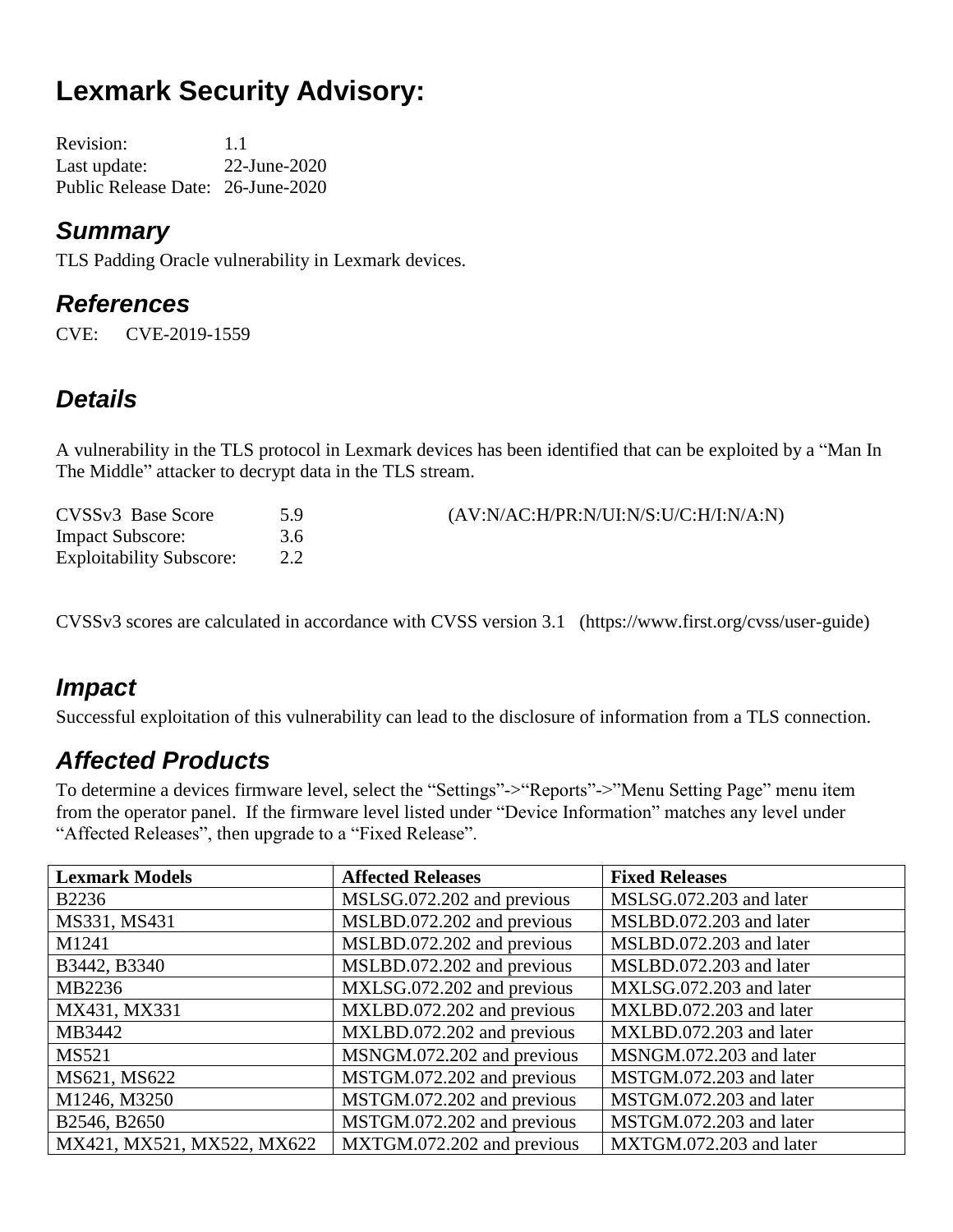| XM1242, XM1246, XM3250                                    | MXTGM.072.202 and previous | MXTGM.072.203 and later |
|-----------------------------------------------------------|----------------------------|-------------------------|
| MB2546, MB2650                                            | MXTGM.072.202 and previous | MXTGM.072.203 and later |
| MX321                                                     | MXNGM.072.202 and previous | MXNGM.072.203 and later |
| MB2338                                                    | MXNGM.072.202 and previous | MXNGM.072.203 and later |
| MS725, MS821                                              | MSNGW.072.202 and previous | MSNGW.072.203 and later |
| MS822, MS823, MS825, MS826                                | MSTGW.072.202 and previous | MSTGW.072.203 and later |
| M5255, M5270                                              | MSTGW.072.202 and previous | MSTGW.072.203 and later |
| <b>B2865</b>                                              | MSTGW.072.202 and previous | MSTGW.072.203 and later |
| MX721, MX722, MX822, MX826                                | MXTGW.072.202 and previous | MXTGW.072.203 and later |
| XM5365, XM7355, XM7370                                    | MXTGW.072.202 and previous | MXTGW.072.203 and later |
| C3426                                                     | CSLBN.072.202 and previous | CSLBN.072.203 and later |
| CS431                                                     | CSLBN.072.202 and previous | CSLBN.072.203 and later |
| CS331                                                     | CSLBL.072.202 and previous | CSLBL.072.203 and later |
| C3224                                                     | CSLBL.072.202 and previous | CSLBL.072.203 and later |
| C3326                                                     | CSLBL.072.202 and previous | CSLBL.072.203 and later |
| MC3426                                                    | CXLBN.072.202 and previous | CXLBN.072.203 and later |
| CX431                                                     | CXLBN.072.202 and previous | CXLBN.072.203 and later |
| MC3326, MC3224                                            | CXLBL.072.202 and previous | CXLBL.072.203 and later |
| CX331                                                     | CXLBL.072.202 and previous | CXLBL.072.203 and later |
| CS622                                                     | CSTZJ.072.202 and previous | CSTZJ.072.203 and later |
| C2240                                                     | CSTZJ.072.202 and previous | CSTZJ.072.203 and later |
| CS421, CS521                                              | CSNZJ.072.202 and previous | CSNZJ.072.203 and later |
| C <sub>2535</sub> , C <sub>2325</sub> , C <sub>2425</sub> | CSNZJ.072.202 and previous | CSNZJ.072.203 and later |
| CX522, CX622, CX625                                       | CXTZJ.072.202 and previous | CXTZJ.072.203 and later |
| XC2235, XC4240                                            | CXTZJ.072.202 and previous | CXTZJ.072.203 and later |
| MC2535, MC2640                                            | CXTZJ.072.202 and previous | CXTZJ.072.203 and later |
| CX421                                                     | CXNZJ.072.202 and previous | CXNZJ.072.203 and later |
| MC2325, MC2425                                            | CXNZJ.072.202 and previous | CXNZJ.072.203 and later |
| CX820, CX825, CX860                                       | CXTPP.072.202 and previous | CXTPP.072.203 and later |
| XC6152, XC8155, XC8160                                    | CXTPP.072.202 and previous | CXTPP.072.203 and later |
| <b>CS820</b>                                              | CSTPP.072.202 and previous | CSTPP.072.203 and later |
| C6160                                                     | CSTPP.072.202 and previous | CSTPP.072.203 and later |
| CS720, CS725                                              | CSTAT.072.202 and previous | CSTAT.072.203 and later |
| C4150                                                     | CSTAT.072.202 and previous | CSTAT.072.203 and later |
| CX725                                                     | CXTAT.072.202 and previous | CXTAT.072.203 and later |
| XC4140, XC4150                                            | CXTAT.072.202 and previous | CXTAT.072.203 and later |
| CS921, CS923                                              | CSTMH.072.202 and previous | CSTMH.072.203 and later |
| CX921, CX922, CX923, CX924                                | CXTMH.072.202 and previous | CXTMH.072.203 and later |
| XC92xx                                                    | CXTMH.072.202 and previous | CXTMH.072.203 and later |
| CS <sub>31x</sub>                                         | LW74.VYL.P273 and previous | LW74.VYL.P274 and later |
| CS41x                                                     | LW74.VY2.P273 and previous | LW74.VY2.P274 and later |
| CS51x                                                     | LW74.VY4.P273 and previous | LW74.VY4.P274 and later |
| CX310                                                     | LW74.GM2.P273 and previous | LW74.GM2.P274 and later |
| CX410 & XC2130                                            | LW74.GM4.P273 and previous | LW74.GM4.P274 and later |
| CX510 & XC2132                                            | LW74.GM7.P273 and previous | LW74.GM7.P274 and later |
| MS310, MS312, MS317                                       | LW74.PRL.P273 and previous | LW74.PRL.P274 and later |
| MS410, M1140                                              | LW74.PRL.P273 and previous | LW74.PRL.P274 and later |
| MS315, MS415, MS417                                       | LW74.TL2.P273 and previous | LW74.TL2.P274 and later |
| MS51x, MS610dn, MS617                                     | LW74.PR2.P273 and previous | LW74.PR2.P274 and later |
| M1145, M3150dn                                            | LW74.PR2.P273 and previous | LW74.PR2.P274 and later |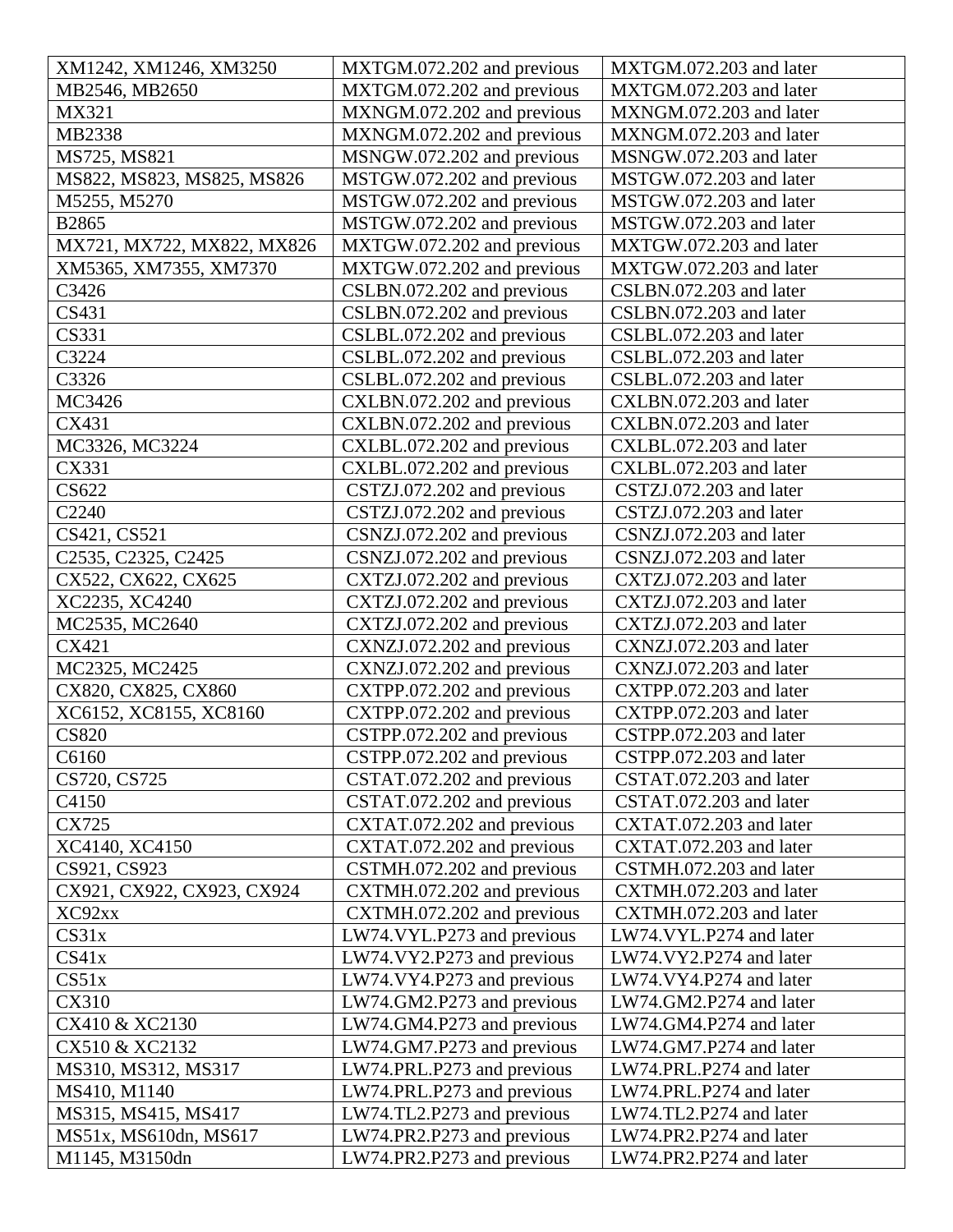| MS610de, M3150              | LW74.PR4.P273 and previous  | LW74.PR4.P274 and later  |
|-----------------------------|-----------------------------|--------------------------|
| MS810, MS811, MS812, MS817, | LW74.DN2.P273 and previous  | LW74.DN2.P274 and later  |
| <b>MS818</b>                |                             |                          |
| MS810de, M5155, M5163       | LW74.DN4.P273 and previous  | LW74.DN4.P274 and later  |
| MS812de, M5170              | LW74.DN7.P273 and previous  | LW74.DN7.P274 and later  |
| MS91x                       | LW74.SA.P273 and previous   | LW74.SA.P274 and later   |
| MX31x, XM1135               | LW74.SB2.P273 and previous  | LW74.SB2.P274 and later  |
| MX410, MX510 & MX511        | LW74.SB4.P273 and previous  | LW74.SB4.P274 and later  |
| XM1140, XM1145              | LW74.SB4.P273 and previous  | LW74.SB4.P274 and later  |
| MX610 & MX611               | LW74.SB7.P273 and previous  | LW74.SB7.P274 and later  |
| XM3150                      | LW74.SB7.P273 and previous  | LW74.SB7.P274 and later  |
| MX71x, MX81x                | LW74.TU.P273 and previous   | LW74.TU.P274 and later   |
| XM51xx & XM71xx             | LW74.TU.P273 and previous   | LW74.TU.P274 and later   |
| MX91x & XM91x               | LW74.MG.P273 and previous   | LW74.MG.P274 and later   |
| MX6500e                     | LW74.JD.P273 and previous   | LW74.JD.P274 and later   |
| C746                        | LHS60.CM2.P737 and previous | LHS60.CM2.P738 and later |
| C748, CS748                 | LHS60.CM4.P737 and previous | LHS60.CM4.P738 and later |
| C792, CS796                 | LHS60.HC.P737 and previous  | LHS60.HC.P738 and later  |
| C925                        | LHS60.HV.P737 and previous  | LHS60.HV.P738 and later  |
| C950                        | LHS60.TP.P737 and previous  | LHS60.TP.P738 and later  |
| X548 & XS548                | LHS60.VK.P737 and previous  | LHS60.VK.P738 and later  |
| X74x & XS748                | LHS60.NY.P737 and previous  | LHS60.NY.P738 and later  |
| X792 & XS79x                | LHS60.MR.P737 and previous  | LHS60.MR.P738 and later  |
| X925 & XS925                | LHS60.HK.P737 and previous  | LHS60.HK.P738 and later  |
| X95x & XS95x                | LHS60.TQ.P737 and previous  | LHS60.TQ.P738 and later  |
| 6500e                       | LHS60.JR.P737 and previous  | LHS60.JR.P738 and later  |
| C734                        | LR.SK.P824 and previous     | LR.SK.P825 and later     |
| C736                        | LR.SKE.P824 and previous    | LR.SKE.P825 and later    |
| E46x                        | LR.LBH.P824 and previous    | LR.LBH.P825 and later    |
| T65x                        | LR.JP.P824 and previous     | LR.JP.P825 and later     |
| X46x                        | LR.BS.P824 and previous     | LR.BS.P825 and later     |
| X65x                        | LR.MN.P824 and previous     | LR.MN.P825 and later     |
| X73x                        | LR.FL.P824 and previous     | LR.FL.P825 and later     |
| W850                        | LP.JB.P823 and previous     | LP.JB.P824 and later     |
| X86x                        | LP.SP.P823 and previous     | LP.SP.P824 and later     |

### *Obtaining Updated Software*

To obtain firmware that resolves this issue or if you have special code, please contact Lexmark's Technical Support Center at [http://support.lexmark.com](http://support.lexmark.com/) to find your local support center.

### *Workarounds*

Lexmark recommends a firmware update if your device has affected firmware.

#### *Exploitation and Public Announcements*

Lexmark is not aware of any malicious use against Lexmark products of the vulnerability described in this advisory.